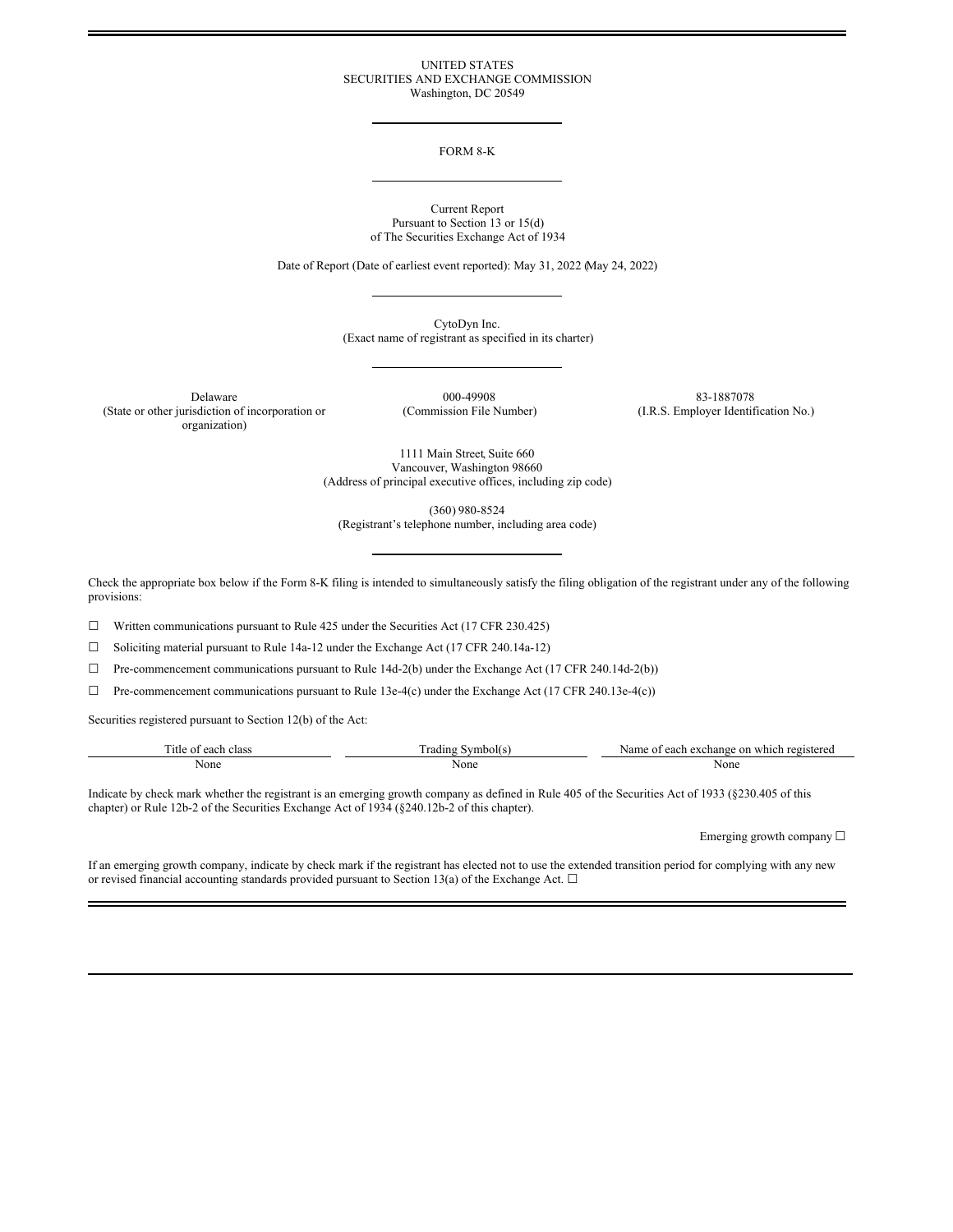#### Item 3.02 Unregistered Sales of Equity Securities.

The Company is providing this disclosure because, as of May 24, 2022, its unregistered sales of equity securities that were not previously reported, in the aggregate, exceeded 1% of the shares of its Common Stock outstanding as of May 23, 2022.

### Private Placement of Common Stock and Warrants through Placement Agent

As of the date of this report, the Company has received binding subscription agreements for an estimated total of approximately 34.6 million units from accredited investors in a private offering (the "Offering") through a placement agent. Each unit consists of one share of Common Stock and three-quarters of a warrant to purchase one share of Common Stock. The warrants will have a five-year term and will be exercisable in full when issued. The warrants, other than as described above, will be substantially similar to the form of warrant filed as Exhibit 4.1 to the Company's Current Report on Form 8-K filed with the SEC on September 7, 2021.

The aggregate gross proceeds received under the executed subscription agreements as of the date of this report are \$8,834,500. The final purchase price per unit and the exercise price of the warrants will be equal to 85% of the intraday volume weighted average price of the Common Stock on April 29, 2022, or the date of the final closing of the Offering, whichever is lower.

Pursuant to the subscription agreements, the Company has agreed to use commercially reasonable efforts to prepare and file with the Securities and Exchange Commission (the "SEC"), and cause the SEC to declare effective, within ninety (90) days following the final closing of the Offering, a registration statement under the Securities Act covering the resale of all of the shares and warrants to purchase shares of Common Stock sold in the Offering.

As a fee to the placement agent, the Company has agreed to pay a cash fee equal to 13% of the gross proceeds received from qualified investors in the Offering, as well as a one-time non-accountable expense fee of \$50,000 in the aggregate for all closings in the Offering. The Company also agreed to issue to the placement agent or its designees warrants with a 10-year term to purchase 13% of the total number of shares of Common Stock, including shares subject to warrants, sold to qualified investors in the Offering.

The Company is relying on the exemption provided by Rule 506 of Regulation D and Section 4(a)(2) of the Securities Act in connection with the Offering.

#### Issuance of Shares to Former Executive Officer

The Company issued to a former executive officer a total of 23,651 shares of Common Stock to satisfy its obligation to make a severance payment of \$8,042 for the payroll period ended May 15, 2022, net of payroll deductions and withholding taxes. The number of shares issued was based on the closing price of the Common Stock on that date. TheCompany relied on the exemption from registration afforded by Section  $4(a)(2)$  of the Securities Act in connection with the issuance of the shares.